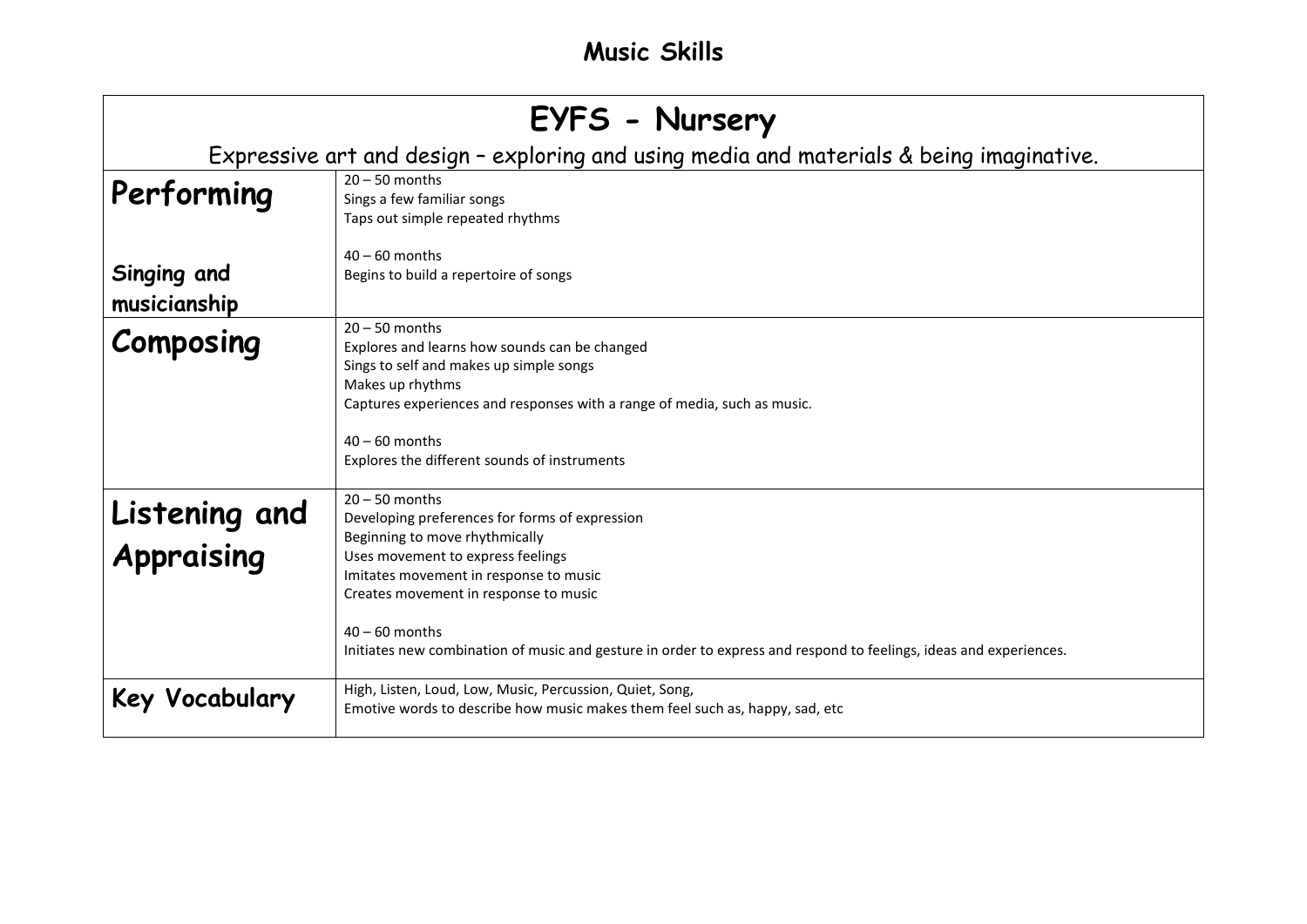| EYFS - Reception                                                                         |                                                                                                                                                                                                                                                                                                                                                                                                                                                                      |
|------------------------------------------------------------------------------------------|----------------------------------------------------------------------------------------------------------------------------------------------------------------------------------------------------------------------------------------------------------------------------------------------------------------------------------------------------------------------------------------------------------------------------------------------------------------------|
| Expressive art and design - exploring and using media and materials & being imaginative. |                                                                                                                                                                                                                                                                                                                                                                                                                                                                      |
| Performing<br>Includes singing and<br>musicianship -pulse /<br>beat / rhythm / pitch     | can sing nursery rhymes and chants holding a melody line in unison<br>can sing songs with a verse / chorus structure<br>can play loud and soft sounds<br>I can make music with percussion instruments<br>I can move to rhythms (skipping, marching)<br>I can move appropriately to music at different speeds (running, crawling)                                                                                                                                     |
| Composing                                                                                | can practice improvising through copy-back and answer games<br>can experiment with ways of changing songs and music using my voice and un-tuned / body percussion<br>can represent my own ideas, thoughts and feelings through music<br>can represent ideas, thoughts and feelings though pictorial representations of music<br><b>Extension (exceeding):</b><br>Through my explorations, I find out and make decisions about how music can be combined and changed. |
| Listening and<br>Appraising                                                              | I can recognise repetition<br>can recognise high and low pitch<br>can recognise sounds are made in a variety of ways<br><b>Extension (exceeding):</b><br>I talk about the ideas and processes which have led me to make music.<br>I can talk about features of my own and others' work, recognising the differences between them and the strengths of others.                                                                                                        |
| Key Vocabulary                                                                           | Cymbal, Drum, Hear, High, Listen, Low, Marching, Mood, Music, Percussion, Shaker, Skipping, Song, Tambourine, Triangle, Tune,<br>Walking<br>Emotive words to describe how music makes them feel such as, happy, sad, etc<br>Words to describe the sounds such as loud, banging, squawky etc                                                                                                                                                                          |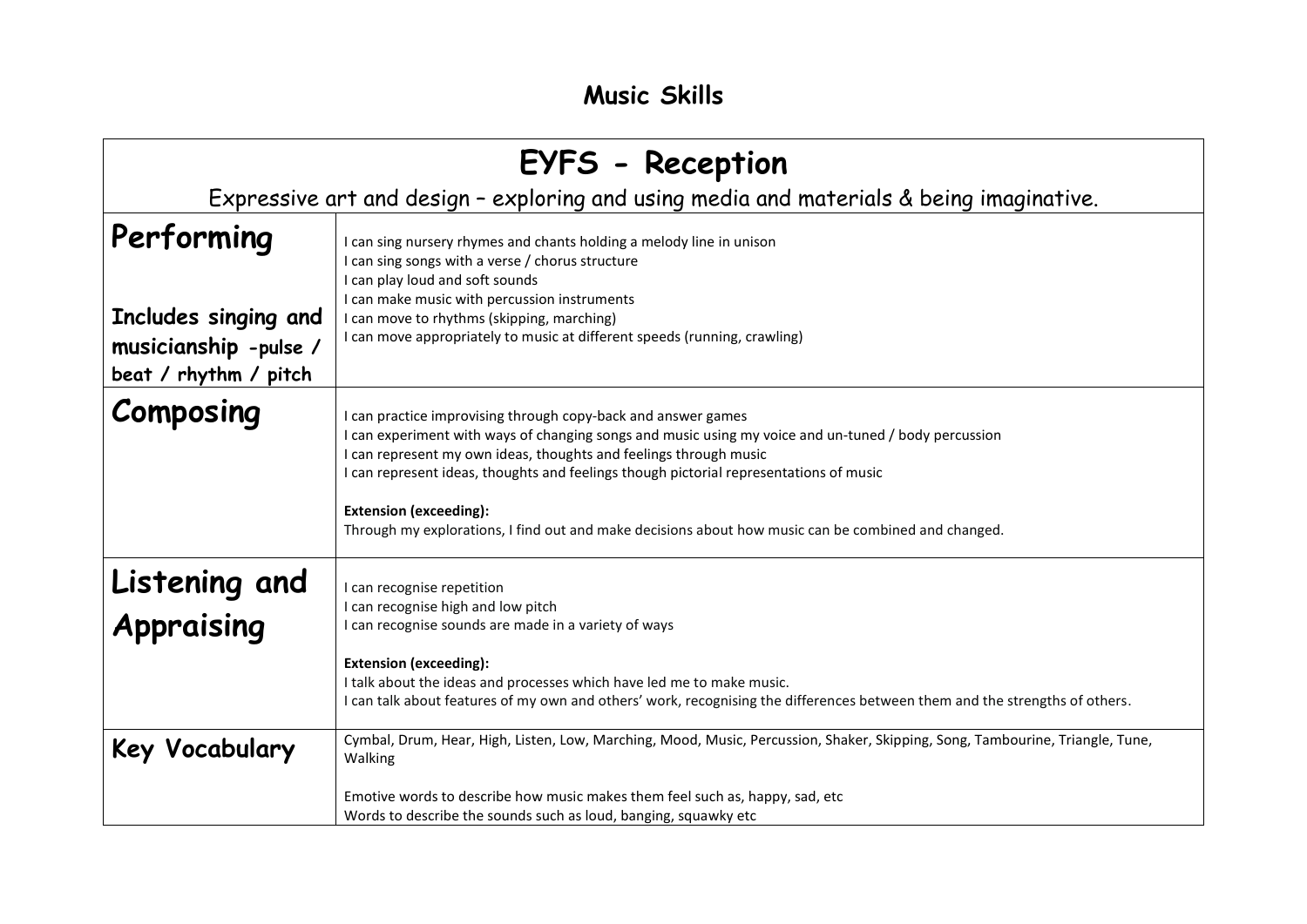| Year 1                                                                                                                                                                                                                                           |                                                                                                                                                                                                                                                                                                                                                                                                                                                                                                                                      |
|--------------------------------------------------------------------------------------------------------------------------------------------------------------------------------------------------------------------------------------------------|--------------------------------------------------------------------------------------------------------------------------------------------------------------------------------------------------------------------------------------------------------------------------------------------------------------------------------------------------------------------------------------------------------------------------------------------------------------------------------------------------------------------------------------|
| Performing<br>Includes singing and<br>musicianship -pulse /<br>beat / rhythm / pitch                                                                                                                                                             | Children use their voices expressively to speak and chant<br>They take part in singing songs and can copy sounds<br>Pupils begin to sing with expression and explore creative ways in which the voice can be used<br>They perform short rhythmic patterns<br>They should be able to follow simple instructions about performing such as when to play and sing.<br>Children experiment playing tuned / un-tuned percussion in groups<br>Extension: use dynamics when performing (loud and quiet)                                      |
| Composing                                                                                                                                                                                                                                        | Children should use their voice to create different sounds; and play an instrument creating different sounds<br>They should be able to create and repeat short rhythmic and melodic patterns; and create a sequence of sounds.<br>Children are able to improvise choosing sounds to illustrate different moods/ scenes inspired by stories and poems<br>Children should notate their sounds using pictures/ symbols.<br>Extension: Use long/ short sounds in their composing. Vary pitch and dynamic (using voices and instruments). |
| Listening and<br>Appraising                                                                                                                                                                                                                      | Listen to music with concentration<br>They can recognise repeating patterns/ideas when listening to music (e.g structure - distinguish between a verse a chorus)<br>Respond to different moods in music saying how the music makes them feel<br>Children can try out ideas and change as they go along<br>Extension: recognise the difference between basic elements of tempo, pitch and dynamics (fast/slow/high/low/loud/quiet)                                                                                                    |
| Key Vocabulary<br>Teachers must continue to revisit<br>vocabulary from previous year groups as<br>well as the new vocabulary for their year.<br>If appropriate, teachers can also start<br>introducing vocabulary from the year<br>groups above. | Answer, Beat, Beater, Chime bars, Claves, Duration, Dynamics, Falling, Fast, Guiro, Long, Loud, Maracas, Pattern, Pitch, Pulse,<br>Question, Quiet, Repeated, Rhythm, Rising, Sequence, Short, Slow, Soft, Speed, Tempo, Tuned percussion, Un-tuned percussion,<br>Volume, Woodblock                                                                                                                                                                                                                                                 |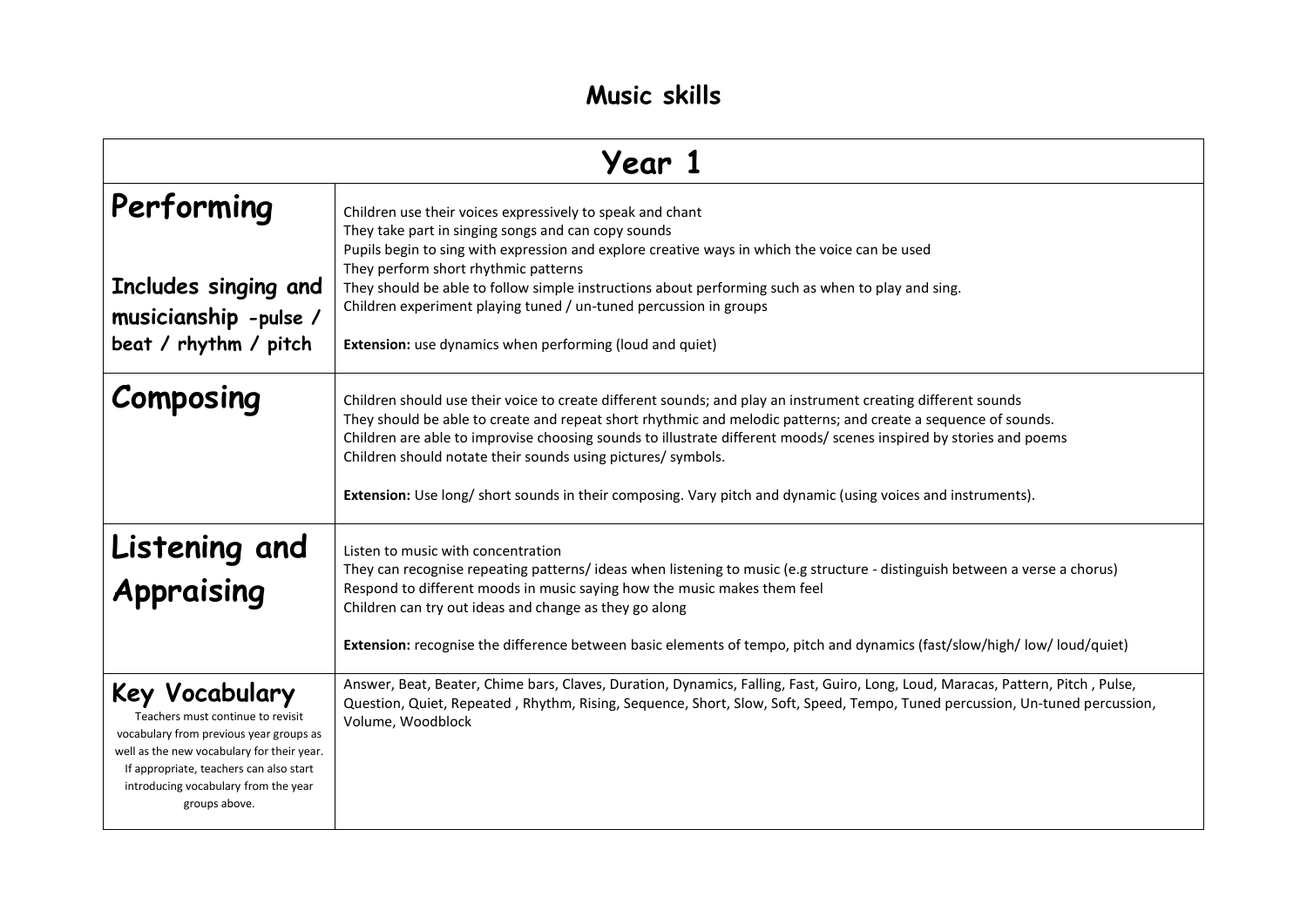| Year 2                                                                                                                                                                                                                                           |                                                                                                                                                                                                                                                                                                                                                                                                                                                                                                                                                                                                                                                                                  |
|--------------------------------------------------------------------------------------------------------------------------------------------------------------------------------------------------------------------------------------------------|----------------------------------------------------------------------------------------------------------------------------------------------------------------------------------------------------------------------------------------------------------------------------------------------------------------------------------------------------------------------------------------------------------------------------------------------------------------------------------------------------------------------------------------------------------------------------------------------------------------------------------------------------------------------------------|
| Performing                                                                                                                                                                                                                                       | Children can follow a melody accurately when singing.<br>Children can sing in rounds<br>They should be able to follow instructions about performing- when to play/ sing/ breathe/be louder etc.<br>They perform with others<br>They can keep a steady pulse when performing simple patterns<br>Sing songs expressively and creatively showing an awareness of pitch<br>Develop playing tuned and un-tuned percussion to create rhythmic / melodic patterns<br>Children learn minims, crotchets and quavers through rhythmic word association<br>Extension: Some children will be able to keep the beat in rhythmic patterns whilst showing simple changes in tempo [fast/ slow]. |
| Composing                                                                                                                                                                                                                                        | Children should begin making connections between notations and musical sounds.<br>They should use symbols to represent sound and begin to order sounds into a structure (e.g beginning, middle, end, representing<br>rising and falling pitch).<br>They should be able to create music from different starting points- a poem/ picture/ story/ emotion and rehearse their composition<br>Extension: Use a simple structure when composing (eg. ternary- Part A, Part B, Part A).<br>Use knowledge of timbre, dynamics and pitch to choose carefully and order sounds for effect including rhythmic phrases.                                                                      |
| Listening and<br>Appraising                                                                                                                                                                                                                      | Children should be able to identify the beat in music<br>They should respond to different moods in music, noticing the changes in sounds, repeated patterns and how music can be used to<br>create different moods and effects and to communicate ideas.<br>Children should be able to suggest ways in which to improve their own work, recognising patterns/ideas when listening to music.<br>Children begin to refine their listening skills and recognise particular elements of music (eg. timbre ["colours"-instrumentation-mood]/<br>pitch [high-low-melody]/ dynamics [loud-quiet-silence])<br><b>Extension:</b> recognise sounds that move in steps and leaps.           |
| Key Vocabulary<br>Teachers must continue to revisit<br>vocabulary from previous year groups as<br>well as the new vocabulary for their year.<br>If appropriate, teachers can also start<br>introducing vocabulary from the year<br>groups above. | Call, Chant, Crotchets, Dot notation, Duration, Glockenspiel, Graphic symbols, Improvise, Instruments, Melody, Pattern, Quavers,<br>Response, Rests, Rhythmic, Stick notation, Symbols, Timbre, Voices, Xylophone                                                                                                                                                                                                                                                                                                                                                                                                                                                                |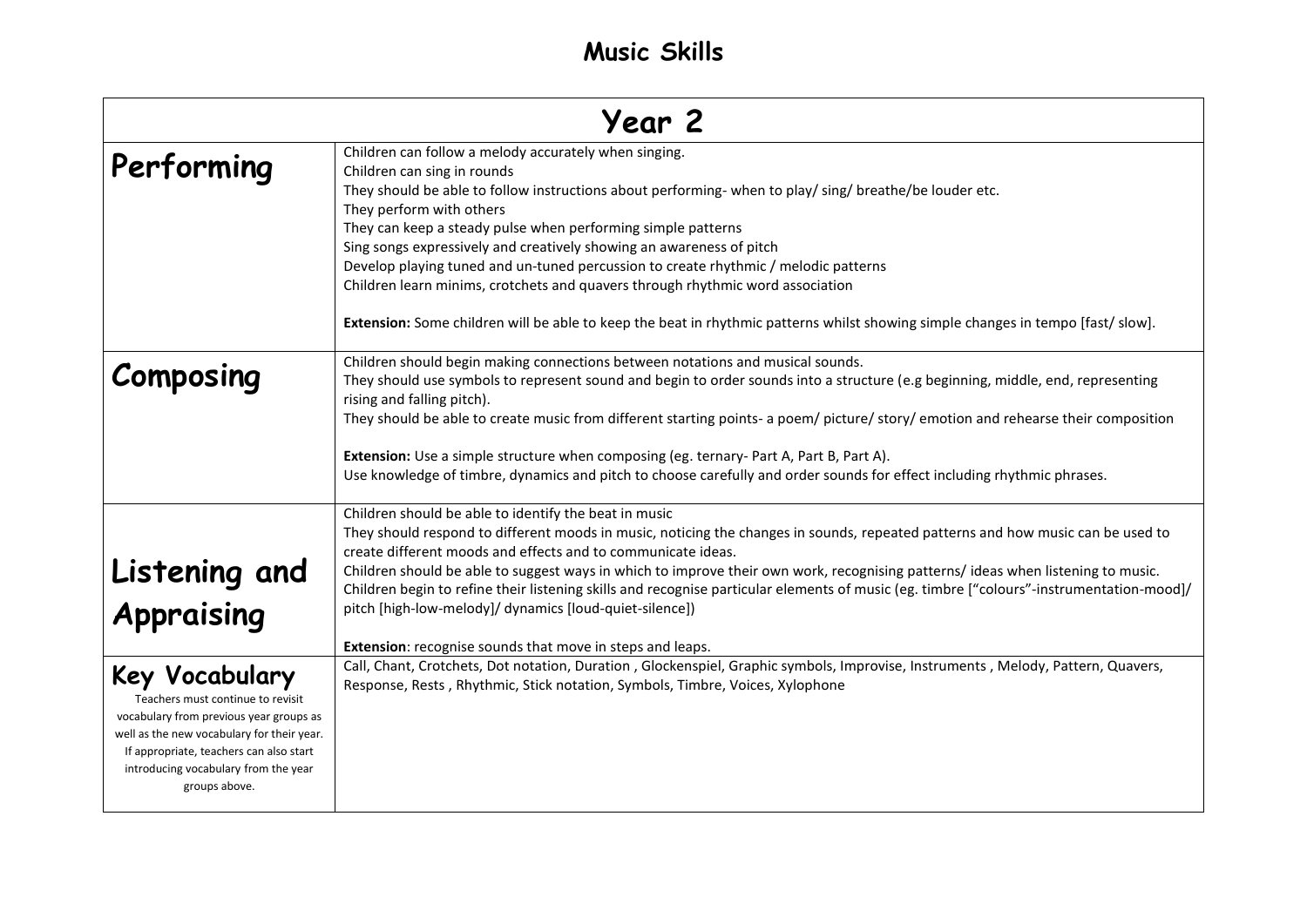| <b>Year 3</b>                                                                                                                                                                                                                                    |                                                                                                                                                                                                                                                                                                                                                                                                                                                                                                                                                                                                                                                                                                                        |
|--------------------------------------------------------------------------------------------------------------------------------------------------------------------------------------------------------------------------------------------------|------------------------------------------------------------------------------------------------------------------------------------------------------------------------------------------------------------------------------------------------------------------------------------------------------------------------------------------------------------------------------------------------------------------------------------------------------------------------------------------------------------------------------------------------------------------------------------------------------------------------------------------------------------------------------------------------------------------------|
| Performing                                                                                                                                                                                                                                       | Children sing a melody in tune with expression and control.<br>They show control of the voice when singing, including clear diction.<br>When using instruments, children play clear notes. eg strike chime bars cleanly/ are able to prevent instruments from sounding eg<br>tambourine<br>Sing and play un-tuned instruments together<br>Extension: Children are able to work with a partner to perform a piece using more than one instrument.<br>They can play a piece using notated rhythms on a single line without word association - minims (2-beat notes), crotchets (1-beat notes<br>quaver (1/2 beat notes) semibreves (4-beat notes) and crotchet rests.                                                    |
| Composing<br><b>Including</b><br>improvisation                                                                                                                                                                                                   | Children should be able to use different elements in their work, compose repeated patterns on a range of instruments and create<br>accompaniments to a melody eg drone.<br>Children rehearse rhythmic or melodic compositions as a class or in groups to perform to an audience<br>They should begin to choose instruments purposefully and combine different sounds to create an intended effect.<br>Explore instruments from different cultures (finger harp, pan pipes)                                                                                                                                                                                                                                             |
| Listening and<br>Appraising                                                                                                                                                                                                                      | Extension: Show an awareness of time signatures; recognise crotchet, minim and semibreve and their value.<br>Children should be able to use musical vocabulary to describe a piece of music, discussing their likes and dislikes<br>Compare high and low pitch in music<br>Describe changes in dynamics<br>Recognise sounds of individual instruments<br>They should begin to improve their work, stating how it has been improved.<br>They should recognise the work of at least one famous composer showing awareness of when it was written<br>Extension: Children should recognise changes in music (eg tempo (faster / slower) key change [modulation]) and show an awareness<br>of the time signatures of music. |
| Key Vocabulary<br>Teachers must continue to revisit<br>vocabulary from previous year groups as<br>well as the new vocabulary for their year.<br>If appropriate, teachers can also start<br>introducing vocabulary from the year<br>groups above. | Accompaniment, Adagio (slow), Allegro (fast), Compose, Conductor, Crotchets, Downbeats, Drone, Echo, Falling, Faster, Forte (loud),<br>Jingle, Layers / layered, Leaps, Minims, Ostinato, Pace, Piano (quiet), Recorder, Rest, Rising, Score, Silence, Slower, Solo, Steps, Strong,<br>Texture, Tuned, Unison, Un-tuned, Weak                                                                                                                                                                                                                                                                                                                                                                                          |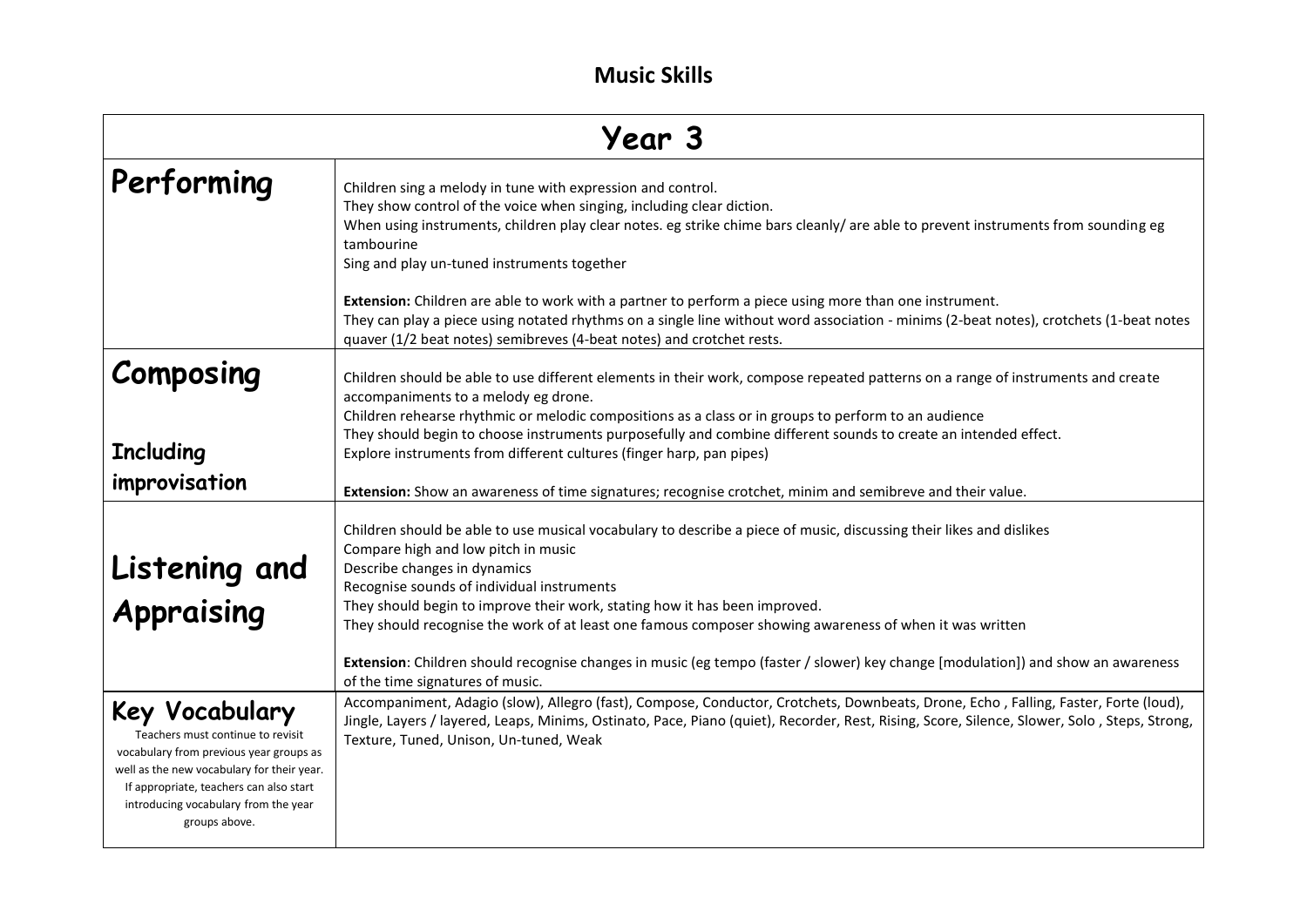| Year 4                                                                                                                                                                                                                                           |                                                                                                                                                                                                                                                                                                                                                                                                                                                                                                                                                                                                                                                                                                                                                                                           |
|--------------------------------------------------------------------------------------------------------------------------------------------------------------------------------------------------------------------------------------------------|-------------------------------------------------------------------------------------------------------------------------------------------------------------------------------------------------------------------------------------------------------------------------------------------------------------------------------------------------------------------------------------------------------------------------------------------------------------------------------------------------------------------------------------------------------------------------------------------------------------------------------------------------------------------------------------------------------------------------------------------------------------------------------------------|
| Performing                                                                                                                                                                                                                                       | Children can memorise songs and perform with expression and accuracy (pitch)<br>Children can rhythmically perform a simple part including rests<br>Maintain a part in a group showing awareness of others - sing in parts and play tuned instruments in unison<br>Develop skills playing tuned / un-tuned percussion instruments in groups and recognise the importance of individual roles in an<br>ensemble.                                                                                                                                                                                                                                                                                                                                                                            |
|                                                                                                                                                                                                                                                  | Extension: They can perform using simple harmonic ideas [use an ostinato/ accompany a song using single chime bars/ sing an<br>unaccompanied round and sustain parts]                                                                                                                                                                                                                                                                                                                                                                                                                                                                                                                                                                                                                     |
| Composing                                                                                                                                                                                                                                        | Begin to improvise using repeated patterns<br>Create layered compositions (e.g rhythm and melody) as a class or in groups<br>They should transcribe their composition ideas using basic rhythmic notation (notes of the stave)<br>Read and write minims (2-beat notes), crotchets (1-beat notes quaver (1/2 beat notes) semibreves (4-beat notes) and crotchet rests.<br>They should also have experiences of composing a short song (lyrics and melody) and perform.                                                                                                                                                                                                                                                                                                                     |
| <b>Including</b><br>improvisation                                                                                                                                                                                                                | Compose using given form of structure e.g verse/chorus, ABA,<br>Read and write notes A to C on a single line                                                                                                                                                                                                                                                                                                                                                                                                                                                                                                                                                                                                                                                                              |
| Listening and<br>Appraising                                                                                                                                                                                                                      | Extension: create more than one musical idea to be performed simultaneously. Read and write A to E on two lines<br>Listen to a range of genres of music<br>Children should identify the different purposes of music, using musical vocabulary.<br>They should further develop their understanding of a musical timeline, recognising there are different eras of music and being able to<br>recognise their differences.<br>Describe changes in tempo in music<br>Recognise sounds of individual instruments<br>They should be able to explain how silence can affect the overall effect of a musical piece or idea.<br>Use the terms and symbols for forte and piano<br>Extension: Describe how specific musical elements, if changed, can affect the overall sound of a piece of music. |
| Key Vocabulary<br>Teachers must continue to revisit<br>vocabulary from previous year groups as<br>well as the new vocabulary for their year.<br>If appropriate, teachers can also start<br>introducing vocabulary from the year<br>groups above. | Accelerando (getting faster), Accompaniment, Bar, Brass, Chord, Clarinet, Duet, Flute, Fortissimo (very loud), Legato (smooth), Major,<br>Melody, Metre, Mezzo-forte (moderately loud), Mezzo-piano (moderately quiet), Minor, Moving, Ocarina, Pentatonic, Pianissimo (very<br>quiet), Rallentando (getting slower), Round, Saxophone, Staccato (detached), Static, Strings, Trombone, Trumpet, Violin, Woodwind<br>Notes A, B, C, D, E on treble clef                                                                                                                                                                                                                                                                                                                                   |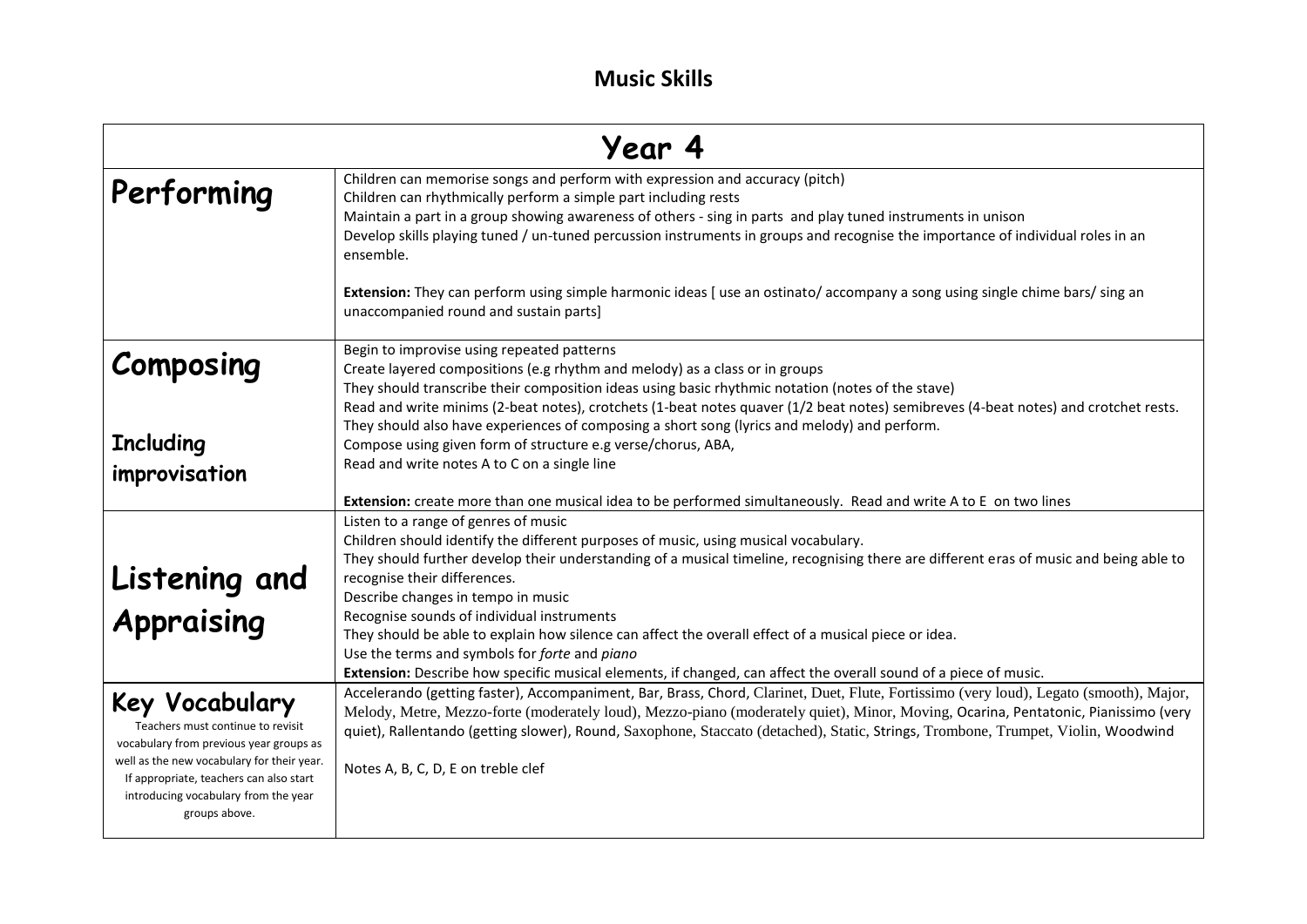| Year 5                                                                                                                                                                                                                                           |                                                                                                                                                                                                                                                                                                                                                                                                                                                                                                                                                                                                                                                                                                                                                                                                                                                                                                                                                                                                                                                                                   |
|--------------------------------------------------------------------------------------------------------------------------------------------------------------------------------------------------------------------------------------------------|-----------------------------------------------------------------------------------------------------------------------------------------------------------------------------------------------------------------------------------------------------------------------------------------------------------------------------------------------------------------------------------------------------------------------------------------------------------------------------------------------------------------------------------------------------------------------------------------------------------------------------------------------------------------------------------------------------------------------------------------------------------------------------------------------------------------------------------------------------------------------------------------------------------------------------------------------------------------------------------------------------------------------------------------------------------------------------------|
| Performing                                                                                                                                                                                                                                       | Children can sing or play using correct phrasing and demonstrate understanding of how to add expression [this should also include<br>greater breath control and singing technique].<br>Show confidence in part singing<br>Play tuned and un-tuned instruments in two parts e.g. rhythmic and melodic lines<br>Children should hold their own part in a group-improvising melody and rhythm, singing a harmony part, drone/ostinati etc<br>Pupil led ensemble in groups using tuned and or un-tuned instruments. Start to take it in turns to lead and direct the group<br>They should perform music using a variety of structural forms-[call and response/ rounds/ folk songs/ verse-chorus/ 2-part etc]<br>Develop performing skills on both classroom instruments and individual instruments such as clarinet or recorder.<br>Children should also begin to develop performing by ear and using simple notations.[rhythm or pitch/more detailed graphic scores/<br>stave etcl<br>Extension: Perform/improvise an idea that builds up layers of sound to produce simple chords. |
| Composing<br><b>Including</b><br>improvisation                                                                                                                                                                                                   | Children should create a song showing an understanding of the link between lyrics and melody (the mood of the song).<br>Improvise with rhythm and expression<br>They should compose a piece of music from given criteria using a variety of musical devices eg rhythm, chords, melody, tempo, timbre,<br>structure etc.<br>Choose a suitable structure for a composition<br>Read and write notes A to G on a 3 line staff incorporating bar lines and time signatures.<br>Read and write minims (2-beat notes), crotchets (1-beat notes quaver (1/2 beat notes) semibreves (4-beat notes) and crotchet rests.<br>Extension: Compose using chords and record ideas using notation including time signatures and any sharps or flats in the key                                                                                                                                                                                                                                                                                                                                     |
| Listening and<br>Appraising                                                                                                                                                                                                                      | signature. Read and write notes A to G on a full staff.<br>Children should be able to refine and improve their own compositions and performances; and suggest improvements to the work of<br>others.<br>They should evaluate their work using appropriate musical vocabulary, stating what was successful/ unsuccessful and why<br>Listen to a wide range of musical genres<br>They should use standard musical notation to record their ideas.<br>Recognise sounds of individual instruments playing in an ensemble and their contribution to the overall sound<br>Introduce terms and symbols for crescendo and diminuendo<br>Introduce musical language for tempo e.g lento, allegro<br>Extension: Compare and contrast a variety of music indicating preferences using musical vocabulary to describe opinions.                                                                                                                                                                                                                                                               |
| Key Vocabulary<br>Teachers must continue to revisit<br>vocabulary from previous year groups as<br>well as the new vocabulary for their year.<br>If appropriate, teachers can also start<br>introducing vocabulary from the year<br>groups above. | Accent, Acoustic, bassoon, Cello, Choral, Concerto, Crescendo, Cyclic, Diminuendo, Euphonium, Fanfare, Genre, Harp, Jazz, Lyrics,<br>Notation, Oboe, Octave, Orchestration, Phrasing, Piano, Round, Scales, Semi-breves, Semi-quaver, Symphony, Synthesiser, Time<br>signature 2/4, 3/4, 4/4, , Timpani, Treble, Tuba, Viola<br>Musical language for tempo. E.g. Lento,<br>Notes A, B, C, D, E, F, G on treble clef                                                                                                                                                                                                                                                                                                                                                                                                                                                                                                                                                                                                                                                               |